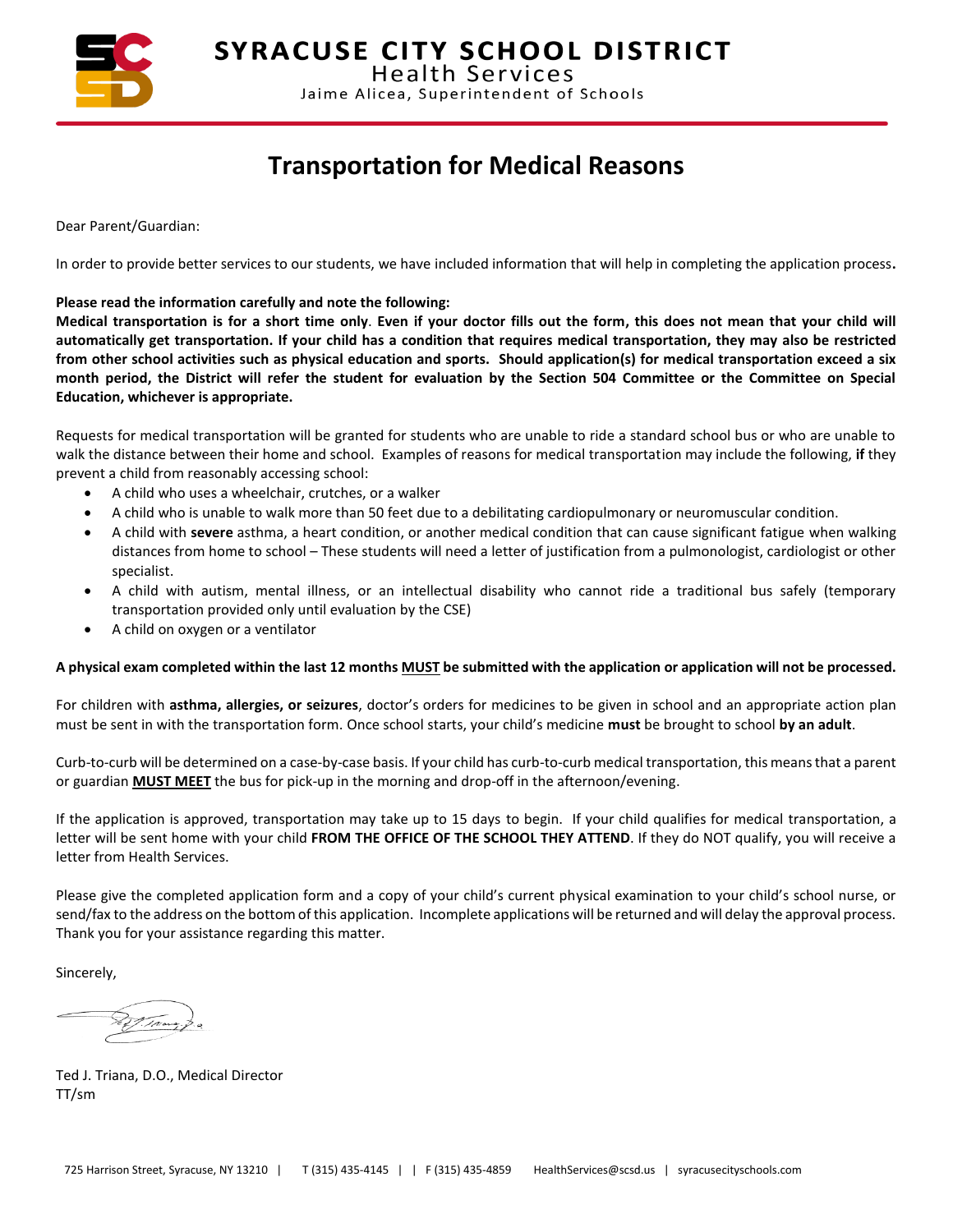

**SYRACUSE CITY SCHOOL DISTRICT**<br>Health Services

Jaime Alicea, Superintendent of Schools

## **Transportation for Medical Reasons**

|                                        | Address                                                                                                                                                                                                                                                                                                                                                                                                                                                                                                                                                                                                                                                                                                                                                                                                                                                                                                                                                                                                                                                                                                                                                                                                                                                                                                                                                                                                                                                                                                 |  |  |  |  |  |
|----------------------------------------|---------------------------------------------------------------------------------------------------------------------------------------------------------------------------------------------------------------------------------------------------------------------------------------------------------------------------------------------------------------------------------------------------------------------------------------------------------------------------------------------------------------------------------------------------------------------------------------------------------------------------------------------------------------------------------------------------------------------------------------------------------------------------------------------------------------------------------------------------------------------------------------------------------------------------------------------------------------------------------------------------------------------------------------------------------------------------------------------------------------------------------------------------------------------------------------------------------------------------------------------------------------------------------------------------------------------------------------------------------------------------------------------------------------------------------------------------------------------------------------------------------|--|--|--|--|--|
| School                                 |                                                                                                                                                                                                                                                                                                                                                                                                                                                                                                                                                                                                                                                                                                                                                                                                                                                                                                                                                                                                                                                                                                                                                                                                                                                                                                                                                                                                                                                                                                         |  |  |  |  |  |
| Parent/Guardian                        |                                                                                                                                                                                                                                                                                                                                                                                                                                                                                                                                                                                                                                                                                                                                                                                                                                                                                                                                                                                                                                                                                                                                                                                                                                                                                                                                                                                                                                                                                                         |  |  |  |  |  |
| Parent<br>or<br>Guardian<br><b>Use</b> | sign at the bottom that you understand the following:<br>I understand that the District may use the information submitted in support of this request to evaluate<br>$\bullet$<br>whether my child may safely participate in other activities, including sports and physical education.<br>I understand that a copy of student's physical exam must accompany this request for all medical<br>$\bullet$<br>conditions.<br>I understand that if my child will be participating in athletics this year, they may not be eligible for<br>medical transportation.<br>I understand that an incomplete application will be returned and may delay your request for medical<br>$\bullet$<br>transportation.<br>I understand that if curb-to-curb is required, a parent/legal guardian must be physically present at the<br>stop.<br>I understand that if no parent/legal guardian is present or a person identified to the school bus driver<br>who is over the age of sixteen, your child may be turned over to the Syracuse Police Department Child<br>Protective Unit, or returned to the assigned school or a designated school.<br>$\bullet$<br>I understand that prescribed medication and a doctor's order must be in the school nurse's<br>office for all asthma/seizure/allergy requests.<br>Once this application is received, it may take up to 15 days for transportation to begin if approved by Health<br>Services.<br>Does your child have an IEP or a 504 Plan?<br><b>504 Plan</b><br><b>No</b> |  |  |  |  |  |
|                                        | Start Date __________________ Expiration Date<br>Winter Months Only (Nov. 1st until April 15)                                                                                                                                                                                                                                                                                                                                                                                                                                                                                                                                                                                                                                                                                                                                                                                                                                                                                                                                                                                                                                                                                                                                                                                                                                                                                                                                                                                                           |  |  |  |  |  |
| <b>For SCSD</b>                        | <b>Type of Service Recommended:</b><br><b>Unsupervised House Stop:</b> No parent or guardian needs to be present                                                                                                                                                                                                                                                                                                                                                                                                                                                                                                                                                                                                                                                                                                                                                                                                                                                                                                                                                                                                                                                                                                                                                                                                                                                                                                                                                                                        |  |  |  |  |  |
| <b>Medical</b>                         | Nearest Corner Stop: Walking distances to pick-up points vary according to grade level. Grade levels K-8 will not be                                                                                                                                                                                                                                                                                                                                                                                                                                                                                                                                                                                                                                                                                                                                                                                                                                                                                                                                                                                                                                                                                                                                                                                                                                                                                                                                                                                    |  |  |  |  |  |
| Director's                             | required to walk distances in excess of 2 blocks; grades 9-12 will not be required to walk distances in excess of 3 blocks<br>Curb-to-Curb:<br>A curb-to-curb identified stop requires an adult meet the child at the bus door. This service is not                                                                                                                                                                                                                                                                                                                                                                                                                                                                                                                                                                                                                                                                                                                                                                                                                                                                                                                                                                                                                                                                                                                                                                                                                                                     |  |  |  |  |  |
| use<br>Only                            | available unless a bus may safely navigate the street of residence. Transportation must be consulted.                                                                                                                                                                                                                                                                                                                                                                                                                                                                                                                                                                                                                                                                                                                                                                                                                                                                                                                                                                                                                                                                                                                                                                                                                                                                                                                                                                                                   |  |  |  |  |  |
|                                        | <b>Wheelchair Bus:</b><br>Comment:                                                                                                                                                                                                                                                                                                                                                                                                                                                                                                                                                                                                                                                                                                                                                                                                                                                                                                                                                                                                                                                                                                                                                                                                                                                                                                                                                                                                                                                                      |  |  |  |  |  |
| <b>Disposition</b>                     | Denied<br>Permanent<br>Temporary<br>Date<br>SCSD Medical Director or Designee<br>Rev 5/2019                                                                                                                                                                                                                                                                                                                                                                                                                                                                                                                                                                                                                                                                                                                                                                                                                                                                                                                                                                                                                                                                                                                                                                                                                                                                                                                                                                                                             |  |  |  |  |  |

**Please send completed application and a copy of your child's current physical examination to Your Child's School Nurse OR SCSD Health Services, 725 Harrison St., Syracuse, NY 13210 or fax to 315-435-4859. Incomplete applications will delay the approval process.**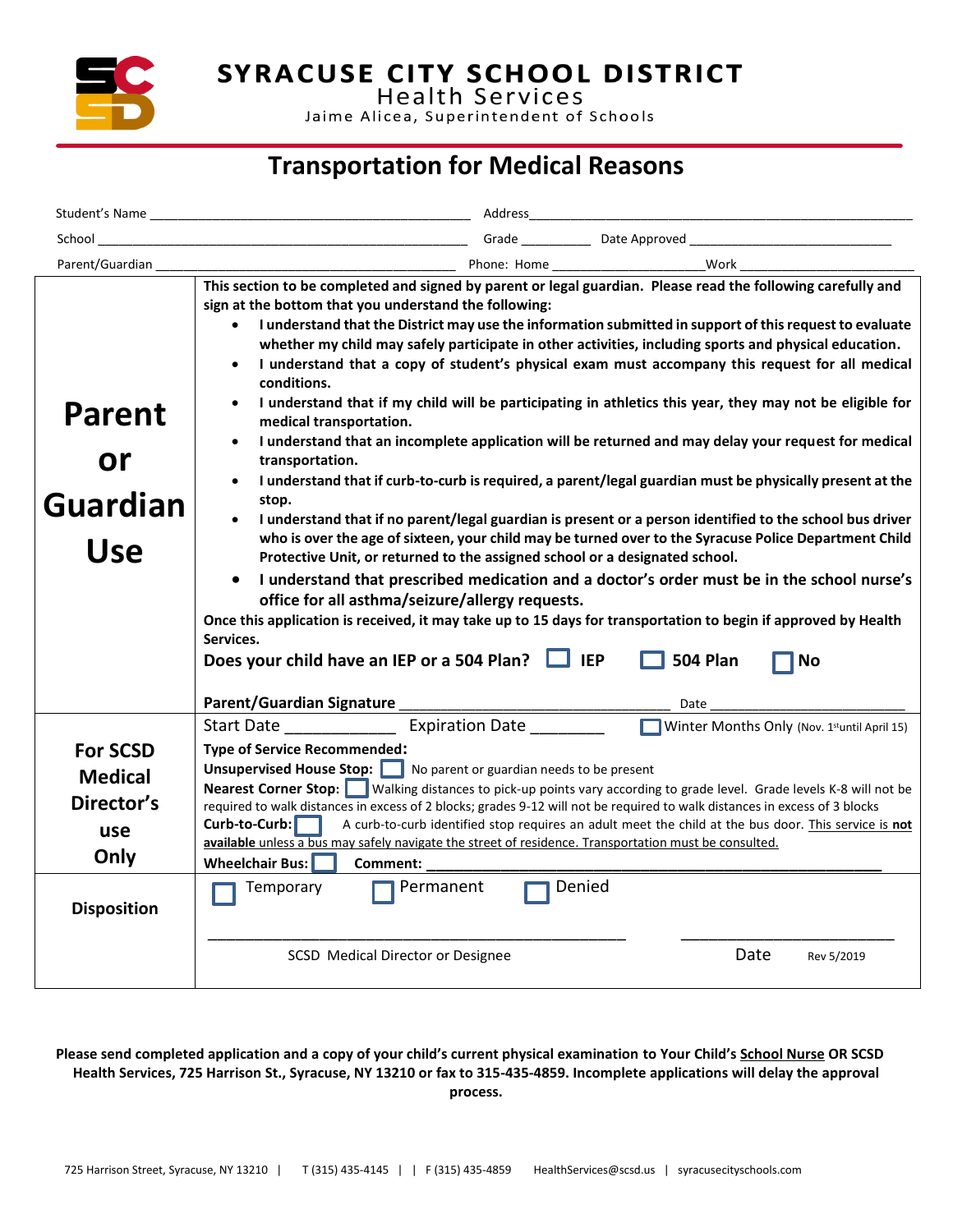**Transportation for Medical Reasons**

### **PROVIDER'S STATEMENT for Transportation for Medical Reasons**

(To be completed by medical provider)

| Recent physical examination (within one year) must accompany this request.                                                                            |                                        |                                                                                                             |                                  |  |                                                                                                                          |  |  |
|-------------------------------------------------------------------------------------------------------------------------------------------------------|----------------------------------------|-------------------------------------------------------------------------------------------------------------|----------------------------------|--|--------------------------------------------------------------------------------------------------------------------------|--|--|
| <b>For Asthmatic conditions:</b>                                                                                                                      |                                        |                                                                                                             |                                  |  |                                                                                                                          |  |  |
| $\Box$ Stable                                                                                                                                         |                                        | Unstable: Moderate                                                                                          | <b>Severe</b>                    |  | <b>Winter Months Only</b>                                                                                                |  |  |
|                                                                                                                                                       |                                        |                                                                                                             |                                  |  |                                                                                                                          |  |  |
| Child MUST have medications, provider's orders and asthma action plan in school for emergency purposes.                                               |                                        |                                                                                                             |                                  |  |                                                                                                                          |  |  |
|                                                                                                                                                       |                                        |                                                                                                             |                                  |  |                                                                                                                          |  |  |
|                                                                                                                                                       |                                        | Are there any medical restrictions for gym class, recess or sports participation? $\Box$ Yes $\Box$ No      |                                  |  |                                                                                                                          |  |  |
|                                                                                                                                                       |                                        |                                                                                                             |                                  |  | Please note: medical transportation for students may also result in the student being restricted from physical education |  |  |
|                                                                                                                                                       |                                        |                                                                                                             |                                  |  | and sports. Please discuss this with the parent (guardian). For example a student with medical transportation may not    |  |  |
|                                                                                                                                                       |                                        | be participating in sports such as, but not limited to, football, basketball, soccer, track, baseball, etc. |                                  |  |                                                                                                                          |  |  |
|                                                                                                                                                       |                                        |                                                                                                             |                                  |  |                                                                                                                          |  |  |
| <b>For Psychiatric conditions (including ADHD):</b>                                                                                                   |                                        |                                                                                                             |                                  |  |                                                                                                                          |  |  |
|                                                                                                                                                       |                                        |                                                                                                             |                                  |  |                                                                                                                          |  |  |
|                                                                                                                                                       |                                        |                                                                                                             |                                  |  |                                                                                                                          |  |  |
|                                                                                                                                                       |                                        |                                                                                                             |                                  |  |                                                                                                                          |  |  |
| Name of Mental Health Provider<br>Does your patient require supervision at the bus stop? $\Box$ Yes $\Box$ No If no, please explain why student needs |                                        |                                                                                                             |                                  |  |                                                                                                                          |  |  |
|                                                                                                                                                       |                                        |                                                                                                             |                                  |  |                                                                                                                          |  |  |
| <b>For Other Conditions:</b>                                                                                                                          |                                        |                                                                                                             |                                  |  |                                                                                                                          |  |  |
|                                                                                                                                                       |                                        |                                                                                                             |                                  |  | Your child MUST have, if applicable, medications, provider's orders, and an appropriate action plan (seizure, allergy or |  |  |
| diabetes) in school for emergency purposes.                                                                                                           |                                        |                                                                                                             |                                  |  |                                                                                                                          |  |  |
|                                                                                                                                                       | Diagnosis/reason for transportation    |                                                                                                             |                                  |  |                                                                                                                          |  |  |
|                                                                                                                                                       | Medication(s) prescribed for diagnosis |                                                                                                             |                                  |  |                                                                                                                          |  |  |
|                                                                                                                                                       | <b>Provider's Signature</b>            |                                                                                                             | <b>Provider's Stamp Required</b> |  | <b>Date</b>                                                                                                              |  |  |

**Please send completed application and a copy of your child's current physical examination to: Your child's School Nurse OR SCSD Health Services, 725 Harrison St., Syracuse, NY 13210 or fax to 315-435-4859. Incomplete applications will delay the approval process.**

**Upon completion of this form we may need to contact the Provider to discuss this application.**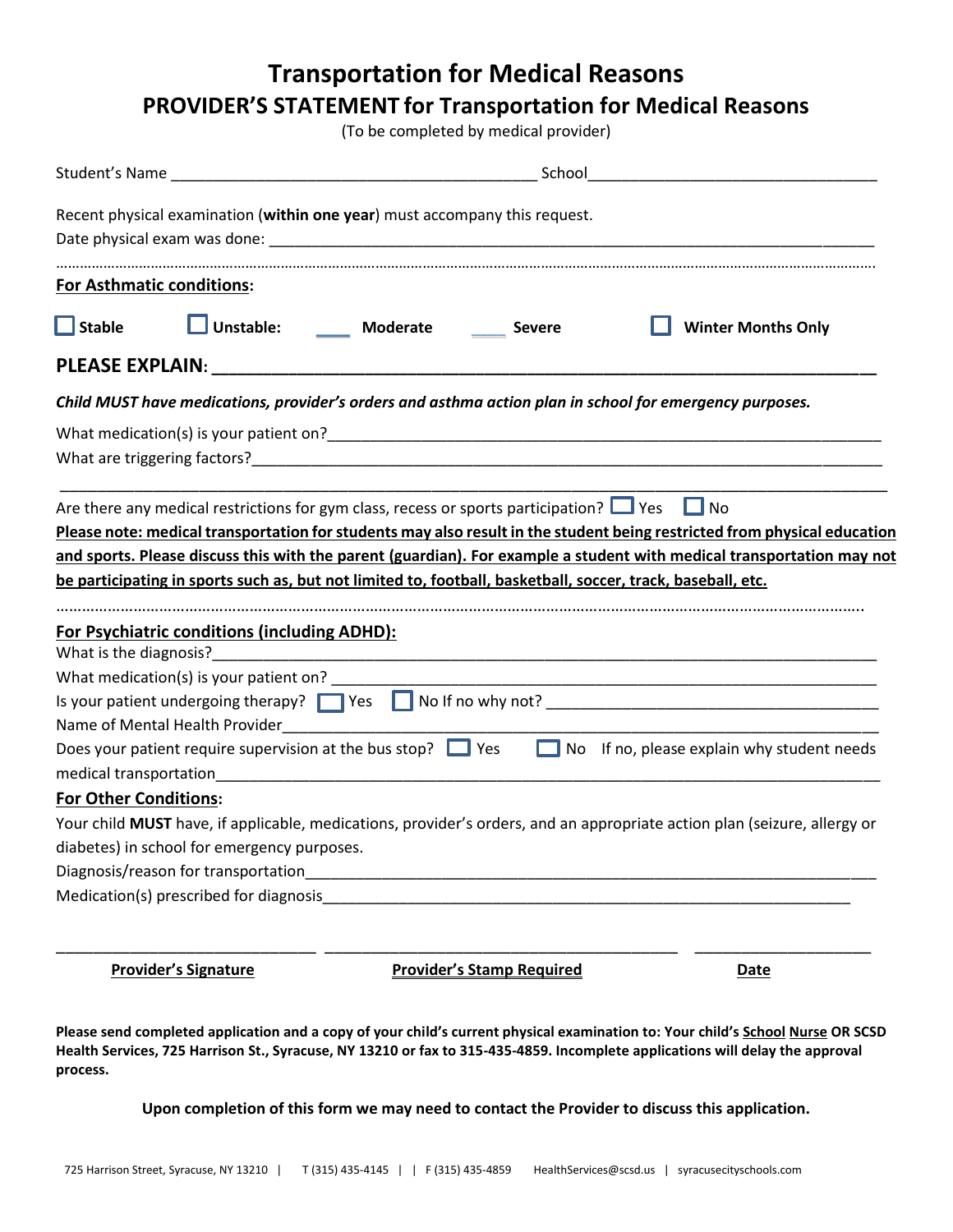### **Transportation for Medical Reasons**

#### **AUTHORIZATION FOR DISCLOSURE OF HEALTH INFORMATION TO SCHOOLS**

#### **Please sign this so that we may get health information from your child's doctor.**

Student Name: etc. All and the student Name: the Student Name: etc. All and the Student Name:  $DOB$ :

As the parent/guardian of the child named, the completion of this form authorizes your doctor, to disclose your child's confidential health-related information to his or her school.

#### (Name of Doctor)

The purpose for disclosing this information is to promote the accurate exchange of health information and for the coordination of care and treatment with the child's school. This is important information for many reasons. For example, the school may need to know this information in order to give medications, monitor the child's illness, and keep track of immunizations.

This authorization limits the disclosure of information to the following:

- $\Box$  Immunization information
- $\Box$  Physical exam reports
- $\Box$  Laboratory tests
- $\Box$  Medications and treatments

This authorization form does not allow the disclosure of confidential health information that is given special protection under the law. This includes HIV-related information, substance abuse information, psychiatric information and genetic information; the disclosure of this information requires a different specific form.

The information will be disclosed to the school in the school district indicated below until you tell us that the child is no longer an enrolled student at the school. You may revoke this authorization at any time by notifying the child's healthcare provider in writing. Revoking this authorization means that we will no longer disclose the child's information to their school. The child's healthcare will not be affected if you do not authorize us to disclose their information to the school. In other words, we will not refuse your child treatment if you do not sign this authorization. The information we disclose to the school may be redisclosed to others by the school if the school is not required under law to protect the confidentiality of this information. You will be given a copy of this completed authorization to keep for your records.

Child's Name (print) Date of Birth

Parent/Guardian's Name (print) Relationship

 $\frac{1}{2}$  ,  $\frac{1}{2}$  ,  $\frac{1}{2}$  ,  $\frac{1}{2}$  ,  $\frac{1}{2}$  ,  $\frac{1}{2}$  ,  $\frac{1}{2}$  ,  $\frac{1}{2}$  ,  $\frac{1}{2}$  ,  $\frac{1}{2}$ 

Parent/Guardian's Signature School School

**Please return to your child's School Nurse OR SCSD Health Services, 725 Harrison St., Syracuse, NY 13210 or fax to 315-435-4859. Incomplete applications will delay the approval process**